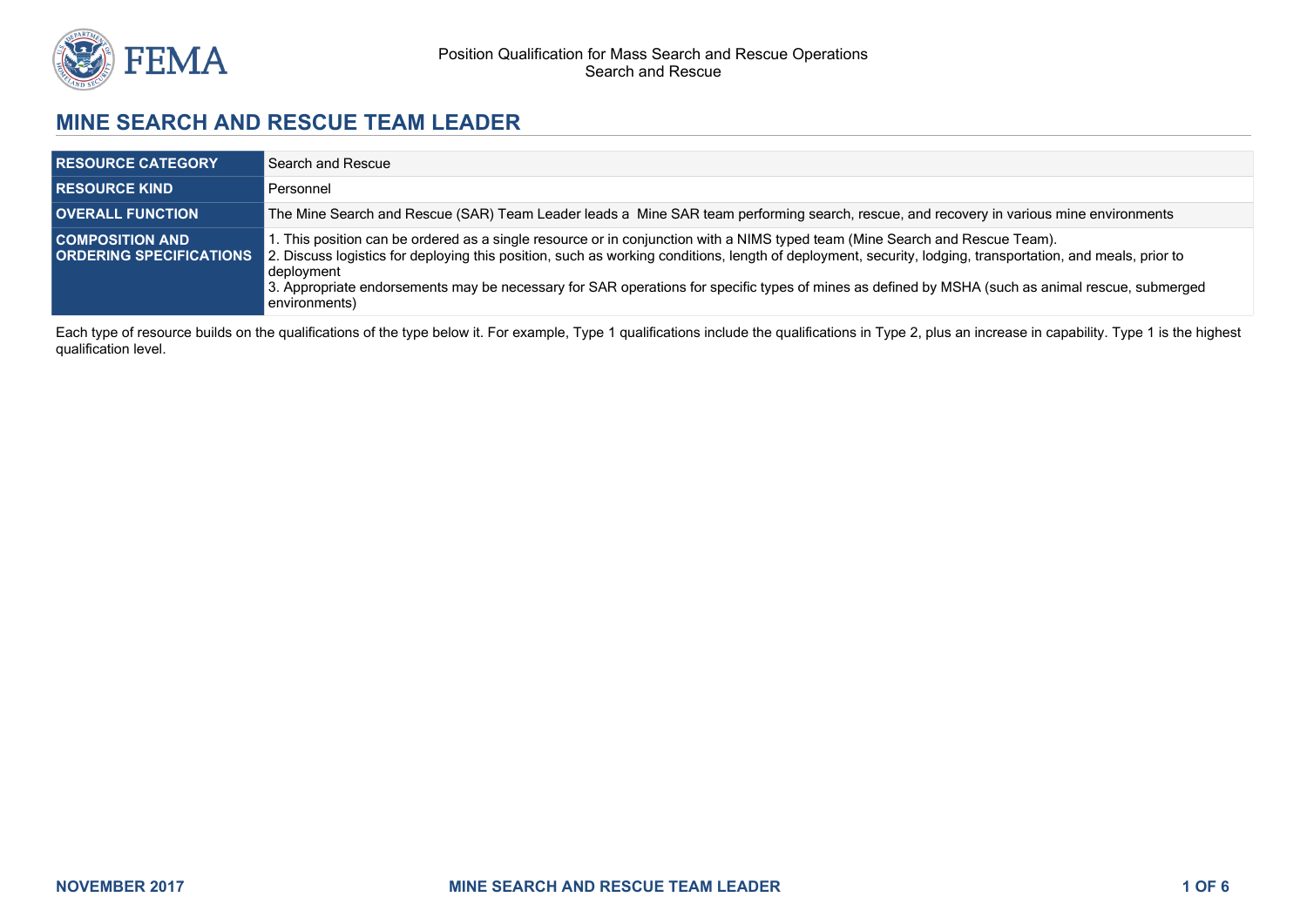

| <b>COMPONENT</b>   | TYPE 1                                                                                                                                                                                                                                                                                     | TYPE <sub>2</sub>                                                                                                                                                                                                                                                                                                                                                                                                                                                                                                                                                                                                                                                                                                                                                                                                                                                                                                                                                                                                                                                                                                                                                                                                                                                                                                                   | <b>NOTES</b>  |
|--------------------|--------------------------------------------------------------------------------------------------------------------------------------------------------------------------------------------------------------------------------------------------------------------------------------------|-------------------------------------------------------------------------------------------------------------------------------------------------------------------------------------------------------------------------------------------------------------------------------------------------------------------------------------------------------------------------------------------------------------------------------------------------------------------------------------------------------------------------------------------------------------------------------------------------------------------------------------------------------------------------------------------------------------------------------------------------------------------------------------------------------------------------------------------------------------------------------------------------------------------------------------------------------------------------------------------------------------------------------------------------------------------------------------------------------------------------------------------------------------------------------------------------------------------------------------------------------------------------------------------------------------------------------------|---------------|
| <b>DESCRIPTION</b> | Same as Type 2, PLUS:<br>1. Leads a NIMS Type 1 Mine SAR team performing<br>search, rescue, and recovery in active mine<br>environments<br>2. Endorsed for specific active mine types in<br>accordance with the U.S. Department of Labor's Mine<br>Safety and Health Administration (MSHA) | The Mine SAR Team Leader:<br>1. Leads National Incident Management System<br>(NIMS) Type 2 Mine SAR teams performing search,<br>rescue, and recovery in inactive and abandoned mine<br>environments<br>2. Provides general leadership, direct supervision,<br>wellness, and safety of the team, team members, and<br>other single resources<br>3. Provides first aid<br>4. Operates within the Incident Command System (ICS)<br>in a specialized position within the Mine SAR Team<br>5. Operates in environments with and without<br>infrastructure, including those affected by disasters and<br>terrorism; with compromised access to roadways,<br>utilities, and transportation; and with limited availability<br>of shelter, food, and water<br>6. Provides:<br>a. Safety of self and team members<br>b. Basic medical care of self, team members, and<br>survivors<br>c. Simple decontamination of self and team members<br>d. Basic ground support capability for helicopter<br>operations<br>7. Coordinates with ground vehicles, watercraft, and<br>aircraft for support, transportation, and evacuation<br>8. Conducts initial response to an incident, including:<br>a. Size up and initial report<br>b. Rescue vs. recovery assessment<br>c. Pre-planning, incident action planning, and<br>emergency response planning | Not Specified |
| <b>EDUCATION</b>   | Not Specified                                                                                                                                                                                                                                                                              | <b>Not Specified</b>                                                                                                                                                                                                                                                                                                                                                                                                                                                                                                                                                                                                                                                                                                                                                                                                                                                                                                                                                                                                                                                                                                                                                                                                                                                                                                                | Not Specified |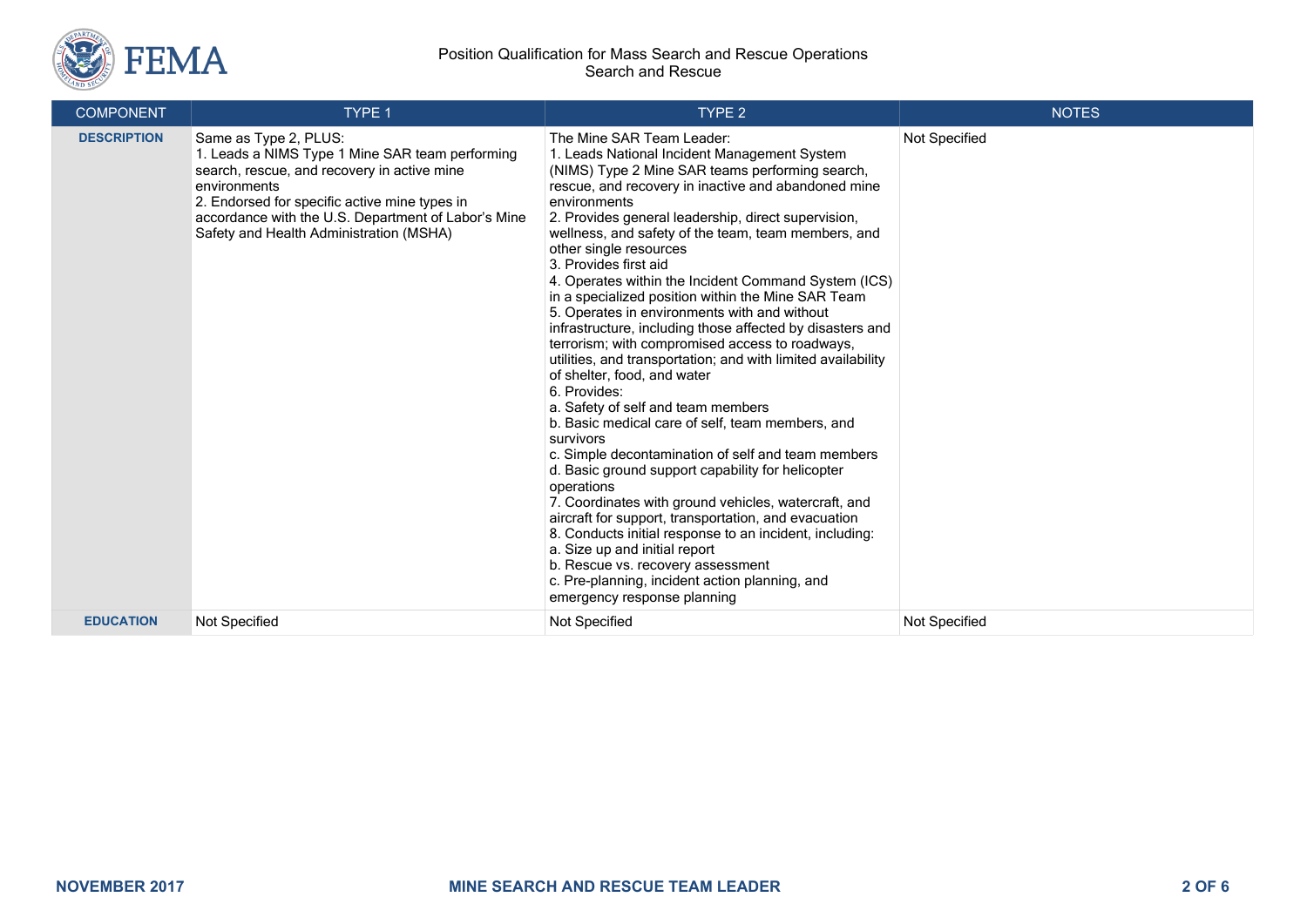

| <b>COMPONENT</b> | TYPE 1                                                            | <b>TYPE 2</b>                                                                                                                                                                                                                                                                                                                                                                                                                                                                                                                                                                                                                                                                                                                                                                                                                                                                                                                                                                                                                                                                                                                                                                                                                                                                                                                                                                                                                                                                                                                                                                        | <b>NOTES</b>                                                                                                                                                                                                                                                                                                                                                                                                                                                                                           |
|------------------|-------------------------------------------------------------------|--------------------------------------------------------------------------------------------------------------------------------------------------------------------------------------------------------------------------------------------------------------------------------------------------------------------------------------------------------------------------------------------------------------------------------------------------------------------------------------------------------------------------------------------------------------------------------------------------------------------------------------------------------------------------------------------------------------------------------------------------------------------------------------------------------------------------------------------------------------------------------------------------------------------------------------------------------------------------------------------------------------------------------------------------------------------------------------------------------------------------------------------------------------------------------------------------------------------------------------------------------------------------------------------------------------------------------------------------------------------------------------------------------------------------------------------------------------------------------------------------------------------------------------------------------------------------------------|--------------------------------------------------------------------------------------------------------------------------------------------------------------------------------------------------------------------------------------------------------------------------------------------------------------------------------------------------------------------------------------------------------------------------------------------------------------------------------------------------------|
| <b>TRAINING</b>  | Same as Type 2, PLUS:<br>NIMS Type 1 Mine SAR Technician training | Completion of the following:<br>1. NIMS Type 2 Mine SAR Technician training<br>2. NIMS Type 2 Land SAR Team Leader training<br>3. All Hazards Team Leader level training<br>4. Authority Having Jurisdiction (AHJ) Operational<br>Leadership Training<br>5. OSHA based coursework on:<br>a. Annual hazardous materials first responder<br>awareness<br>b. Federal regulations related to environment for this<br>type<br>c. State and local safety and health regulations<br>Completion of awareness-level training regarding<br>hazards and safety in and around:<br>1. Active mines<br>2. Submerged environments, including stillwater,<br>swiftwater, and dive operations<br>3. Other various underground and confined space<br>environments<br>4. Related hazard and hazardous materials guides and<br>references<br>AHJ-verified completion of training that meets or<br>exceeds the National Fire Protection Agency (NFPA) or<br>ASTM International (ASTM) for the following:<br>1. Initial response to an incident including:<br>a. Size up and initial report<br>b. Rescue vs. recovery assessment<br>c. Pre-planning, incident action planning, and<br>emergency response planning<br>2. Fire and explosions in the environment, mitigation,<br>and suppression, including extinguishment methods,<br>equipment, and post-fire and post-explosion safety and<br>actions<br>3. Personnel accountability and tracking systems for<br>surface and entry/exit, including use of entry and exit<br>checklists<br>4. Environment stability and collapse hazards and<br>mitigation | 1. Operational leadership training follows these<br>guidelines, or those of the AHJ: National Park Service<br>(NPS) or United States Coast Guard (USCG)<br>Operational Leadership training (current edition);<br>National Wildfire Coordinating Group (NWCG) L-180:<br>Human Factors in the Wildland Fire Service or<br>discipline equivalent; and NWCG L-280: Followership<br>to Leadership or discipline equivalent.<br>2. The AHJ may require additional training capabilities<br>and endorsements. |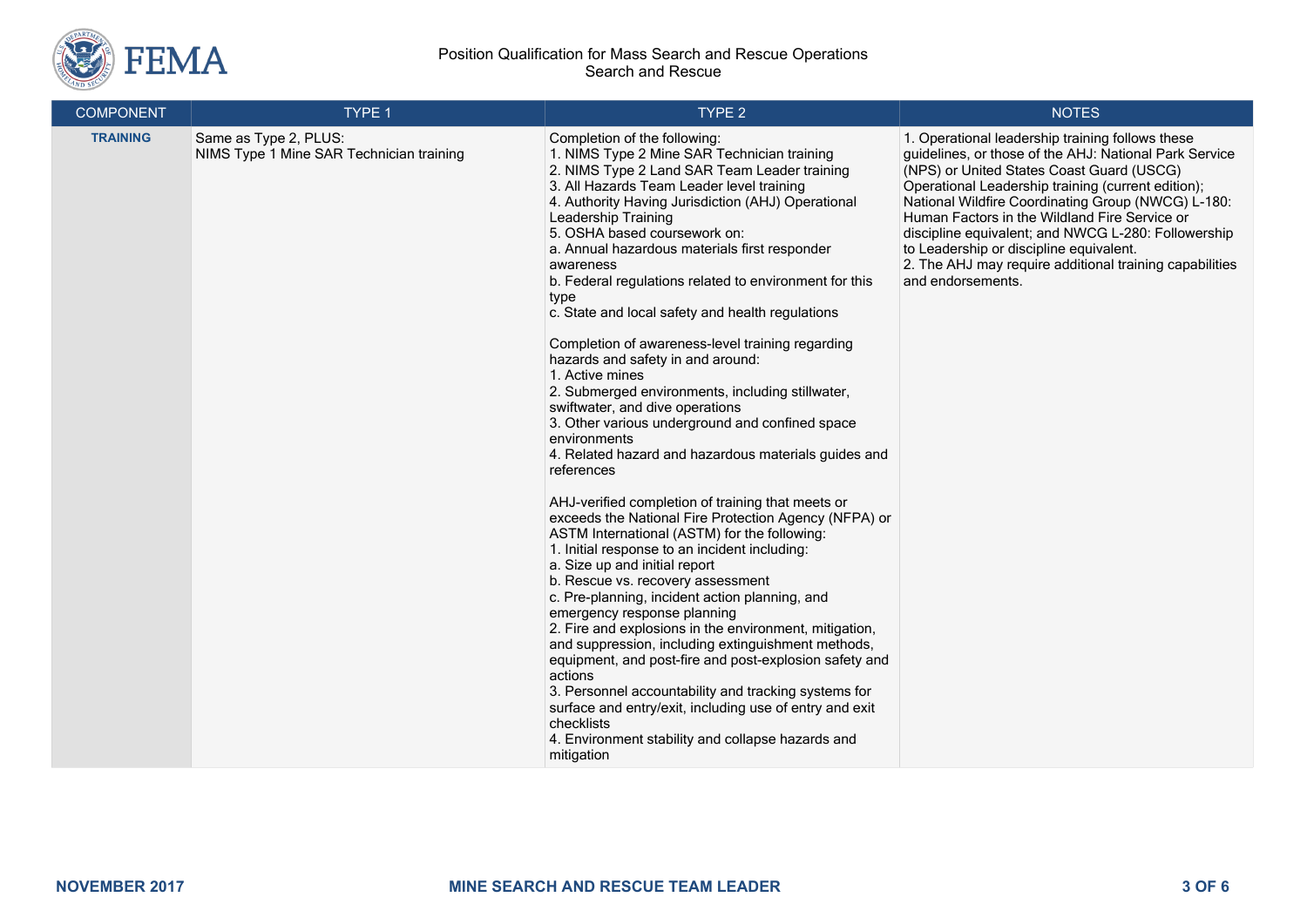

| <b>COMPONENT</b>                          | TYPE 1                                                                                               | TYPE <sub>2</sub>                                                                                                                                                                                                                                                                                                                                                                                                                                                                                                                                                                                                                                                                                                                                                                                                                                                    | <b>NOTES</b>                                                                                                                                                                                                                                                            |
|-------------------------------------------|------------------------------------------------------------------------------------------------------|----------------------------------------------------------------------------------------------------------------------------------------------------------------------------------------------------------------------------------------------------------------------------------------------------------------------------------------------------------------------------------------------------------------------------------------------------------------------------------------------------------------------------------------------------------------------------------------------------------------------------------------------------------------------------------------------------------------------------------------------------------------------------------------------------------------------------------------------------------------------|-------------------------------------------------------------------------------------------------------------------------------------------------------------------------------------------------------------------------------------------------------------------------|
| <b>EXPERIENCE</b>                         | Same as Type 2                                                                                       | Knowledge, Skills, and Abilities:<br>1. Knowledge of the Emergency Management<br>Assistance Compact (EMAC) deployment process<br>2. Knowledge of mine rescue and associated hazards<br>3. Knowledge of canine search capabilities<br>4. Understanding of rescue procedures in the cave<br>environment during day and night operations<br>5. Complies with general standards of technical rescue<br>6. Carries out the following:<br>a. Technical rescue operations<br>b. Rope rescue<br>c. Cave SAR<br>d. Confined SAR<br>e. Machinery rescue<br>f. Trench and excavation SAR<br>Experience:<br>1. Scene management and dynamic assessment of risk<br>2. Cave SAR techniques<br>3. Identification of hazards, including potential operating<br>environments<br>4. Completion of the Mine SAR Team Leader Position<br>Task Book (PTB) or equivalent AHJ documentation | NFPA 1006: Standard for Technical Rescuer<br>Professional Qualifications and NFPA 1670: Standard<br>on Operations and Training for Technical Search and<br>Rescue Incidents address knowledge, skills, and<br>abilities standards.                                      |
| <b>PHYSICAL/MEDICAL</b><br><b>FITNESS</b> | Same as Type 2                                                                                       | 1. Arduous<br>2. Meets minimum physical fitness and swimming<br>standards, in accordance with the AHJ's Job Related<br><b>Physical Ability Test (JRPAT)</b><br>3. Maintains AHJ-determined physical fitness standards<br>suitable for the environment and typing<br>4. Maintains immunizations in accordance with the U.S.<br>Department of Health and Human Services Centers for<br>Disease Control and Prevention recommended adult<br>immunization schedule for the United States of America                                                                                                                                                                                                                                                                                                                                                                      | The NIMS Guideline for the National Qualification<br>System (NQS) defines Physical/Medical Fitness levels<br>for NIMS positions.                                                                                                                                        |
| <b>CURRENCY</b>                           | Same as Type 2, PLUS:<br>This position maintains currency for the NIMS Type 1<br>Mine SAR Technician | 1. Annual refresher of related SAR skills and abilities in<br>mine environments<br>2. Functions in this position during an operational<br>incident, planned event, exercise, drill, or simulation<br>once every three years<br>3. Maintains currency for the NIMS Type 2 Mine SAR<br>Technician<br>4. Background checks as applicable law permits or<br>requires                                                                                                                                                                                                                                                                                                                                                                                                                                                                                                     | Provider must carry out and use any background<br>checks as applicable law specifies. This may include a<br>background check completed within past 12 months;<br>sex-offender registry check; and a local, state, and a<br>local, state, and national criminal history. |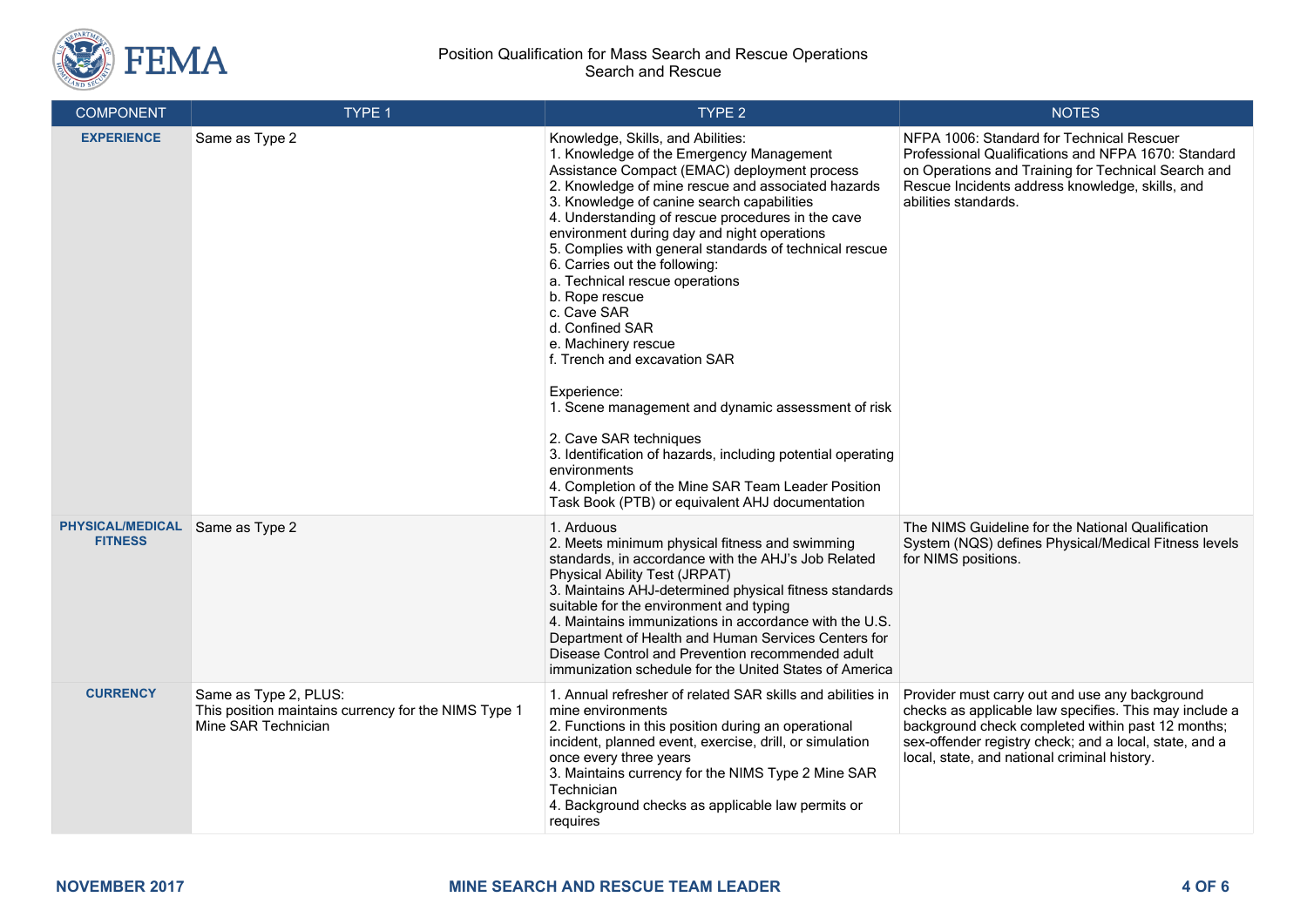

| <b>COMPONENT</b>                        | TYPE 1 | TYPE 2                                                   | <b>NOTES</b>                                     |
|-----------------------------------------|--------|----------------------------------------------------------|--------------------------------------------------|
| <b>PROFESSIONAL AND   Not Specified</b> |        | 1. Certification or completion of mine SAR training that | The AHJ determines the emergency medical         |
| <b>TECHNICAL</b>                        |        | relates to the job standards                             | certifications the team leader needs to meet the |
| <b>LICENSES AND</b>                     |        | 2. AHJ-required BLS-level medical care certification or  | minimum criteria, which can include first aid,   |
| <b>CERTIFICATIONS</b>                   |        | recertification                                          | cardiopulmonary resuscitation (CPR), and BLS.    |